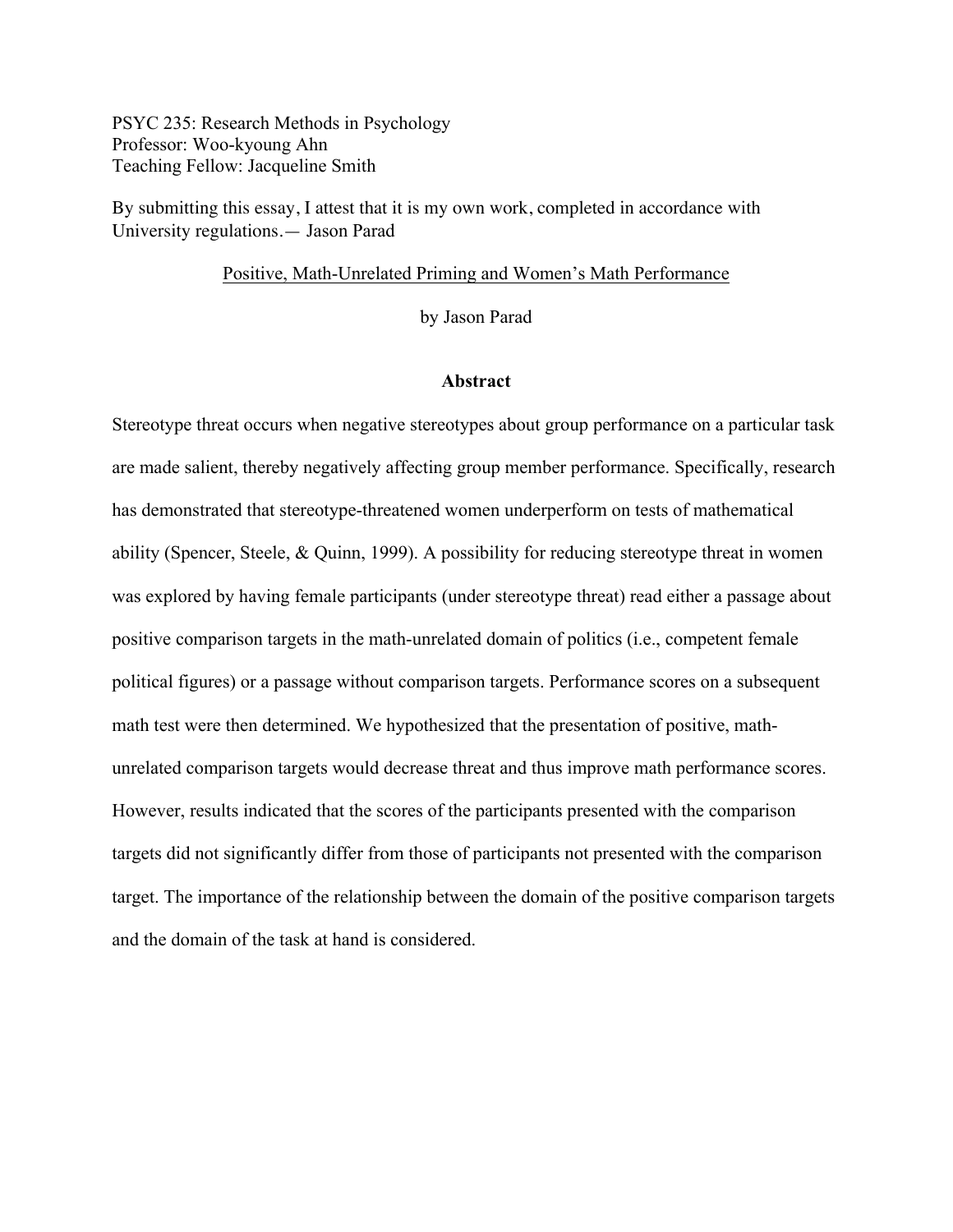## Positive, Math-Unrelated Priming and Women's Math Performance

Negative stereotypes about group performance on a particular task, when made salient, have been shown to negatively affect group member performance. This phenomenon—known as *stereotype threat*—was first elucidated in relation to black students' poor performance on standardized tests of verbal ability (Steele & Aronson, 1995), and has since been extended to other stereotyped groups and performance domains. In particular, Spencer, Steele, and Quinn (1999) showed that women underperform on tests of mathematical ability when made aware of the "women-are-bad-at-math" stereotype. However, when the researchers specifically informed participants that the test was not expected to produce gender differences, female participants performed just as well as their male counterparts. Many later studies have replicated this finding (e.g. Brown & Josephs, 1999; Obrien & Crandall, 2003). Reducing the effect of stereotype threat in women taking math tests is clearly of vital concern. Tests of this kind determine not only women's eligibility for careers in science-related occupations, but also society's belief in women's overall competence (Huguet & Regner, 2007).

Research has only begun to consider ways in which the adverse effects of stereotype threat can be alleviated. Rydell and Boucher (2010), for example, have demonstrated that identification with a positive self-identity could mask the threat generated by a negative one. In their study, female participants experienced both negative and positive self-relevant stereotypes about math performance through priming of their social identities as women and as college students, respectively. Performance on a subsequent math test was then shown to be optimal when participants could identify with the positive self-identity as opposed to with the negative one.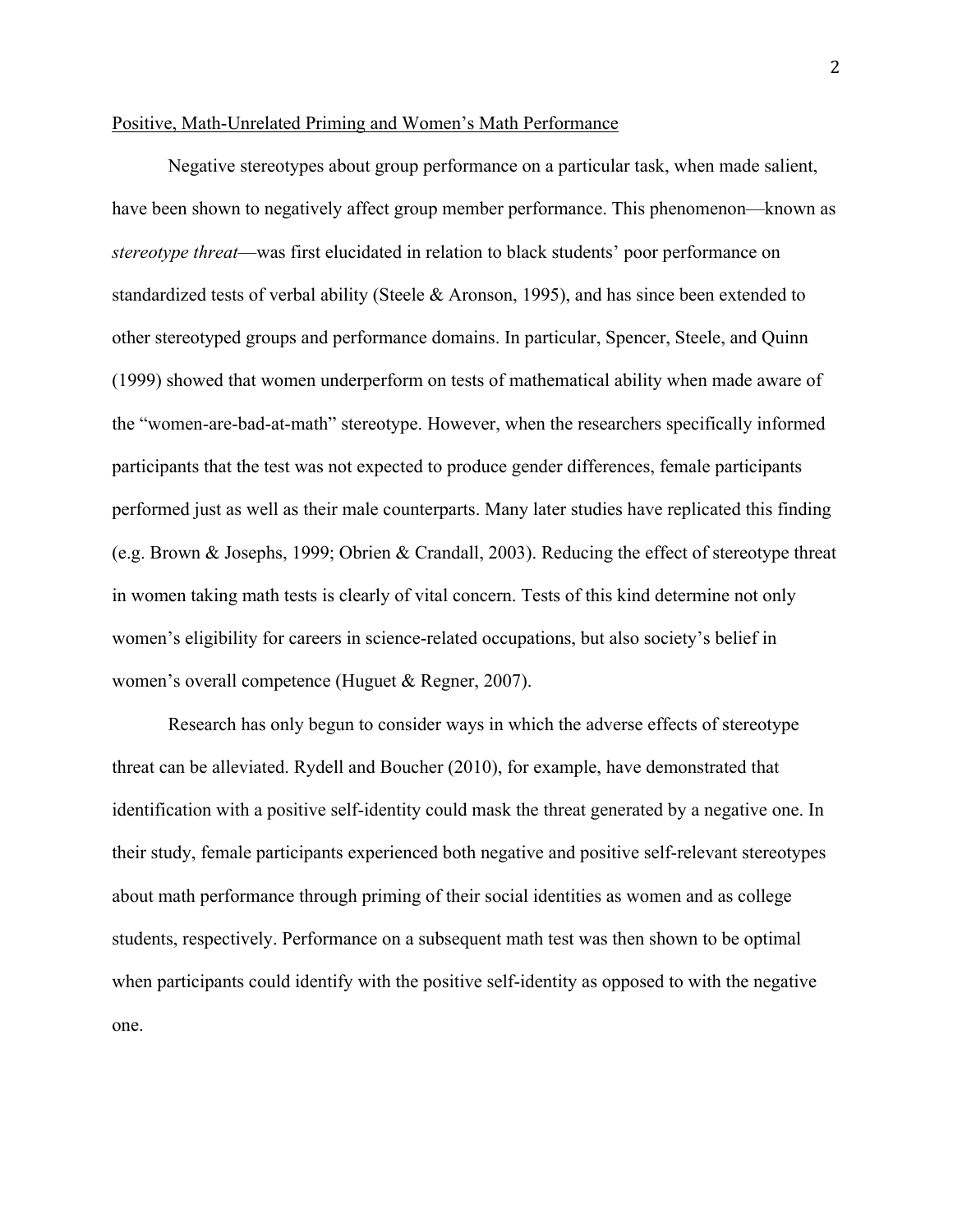Priming women with a favorable identity of a fellow group member—rather than with a favorable aspect of their own identities—also appears to alleviate stereotype theat. In an early study, Marx and Roman (2002) showed that female participants' performance on math tests was buffered from stereotype threat when a female experimenter with competency in mathematical ability administered the test. In another part of the study, female participants who merely learned about a female experimenter who was competent in mathematics also exhibited decreased stereotype threat. Taken together, these studies reveal that identifying with one's own or another group member's competence—specifically in mathematics—wards off stereotype threat during a mathematics test.

The question of whether stereotype threat can only be reduced by identification with domain-specific (i.e., math-only), positive social identities has also been addressed. In particular, Marx, Stapel, and Muller (2005) presented female participants with two successful female comparison targets, one of which excelled in mathematics and the other of which excelled in athletics. The results showed that participants who were presented with the mathematics comparison target—but not the athletics one—displayed reduced stereotype threat on a subsequent math test. The researchers consequently reasoned that stereotype threat effects are reduced only upon presenting participants with positive comparison targets that have succeeded in the domain of the task at hand (math).

The present study, however, endeavors to test the validity of this claim. In particular, the Marx *et al.* (2005) study made use of "athletics" as its math-unrelated comparison target domain. It is possible though that the domain of athletics might be too unrelated to that of mathematics, given that athletics is often perceived to require keen physical ability while mathematics is understood to require a mental one. And in most cases, people often believe those who possess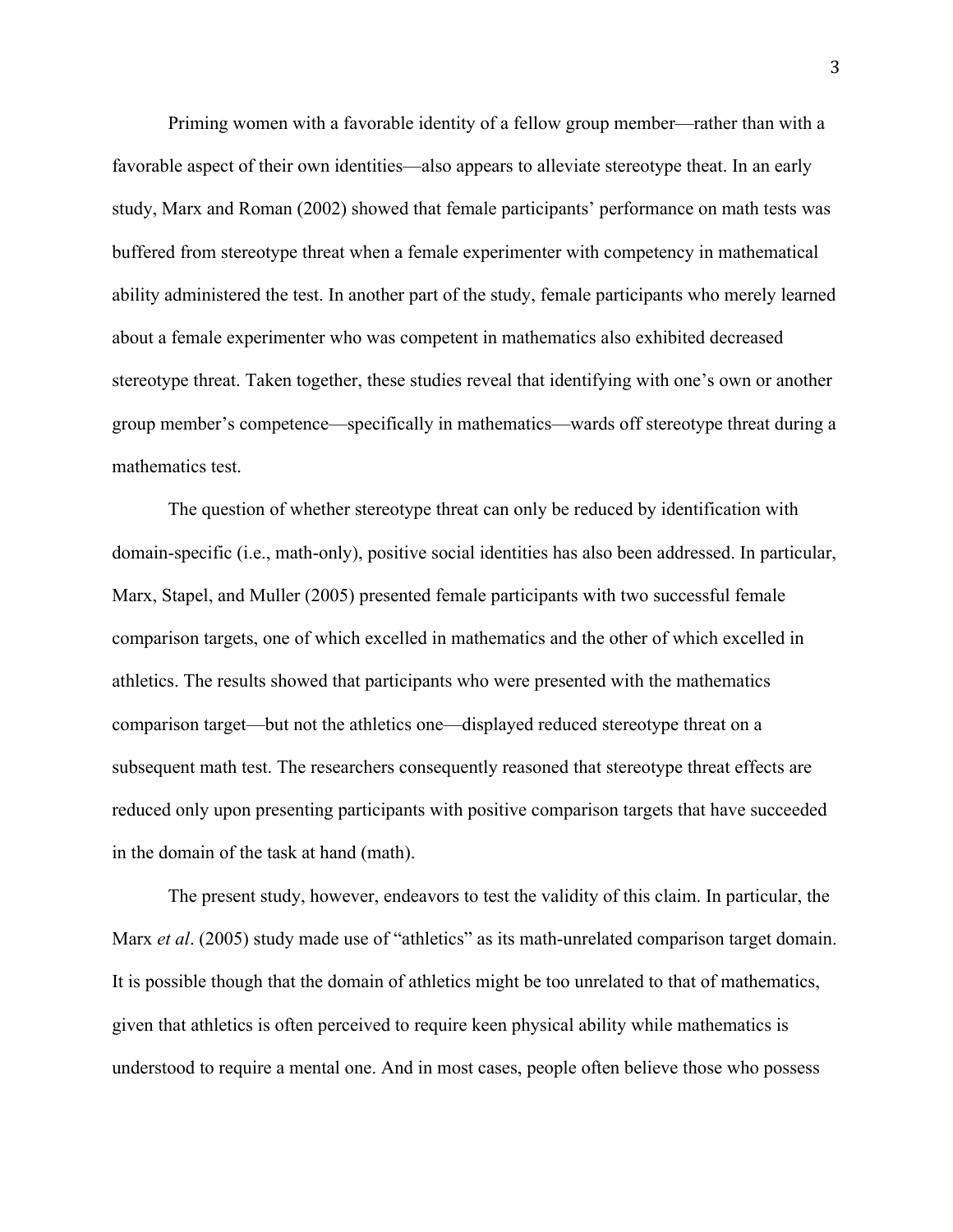one of these abilities to effectively lack the other (Sailes, 1993). Accordingly, we propose that the presentation of positive comparison targets who have succeeded in domains falling between the extremes of athletics and mathematics may, in fact, alleviate stereotype threat in females during a math test.

In order to zone in on how similar the math-unrelated domain must be to math to achieve stereotype threat reduction, the current study utilized the domain of politics. First, politics was chosen because—much more similar to mathematics than athletics—there is a need for intellectual ability over physical skill. Second, the difference between politics and math is substantial enough (e.g., politicians and mathematics work on different world problems) that this study can be practically significant (as opposed to finding a positive effect with physics as the math-unrelated domain, for example). Third, political comparison targets (e.g. Hillary Clinton) by virtue of their public roles in society—can be easily recognized by participants.

Drawing from the methodology used by Marx and Roman (2002), female participants under stereotype threat read either a passage about positive comparison targets in the mathunrelated domain of politics (i.e., competent female political figures) or a passage without comparison targets. Participants then took a math test, and their math performance scores were determined. Specifically, we hypothesized that the presentation of positive, math-unrelated (political) comparison targets would decrease threat and thus improve math performance scores. In this way, this study may shed light on the relative effectiveness of social comparisons made across differing domains, and thus broaden the framework for both theoretical and practical implications in stereotype threat reduction studies.

Methods

#### *Participants*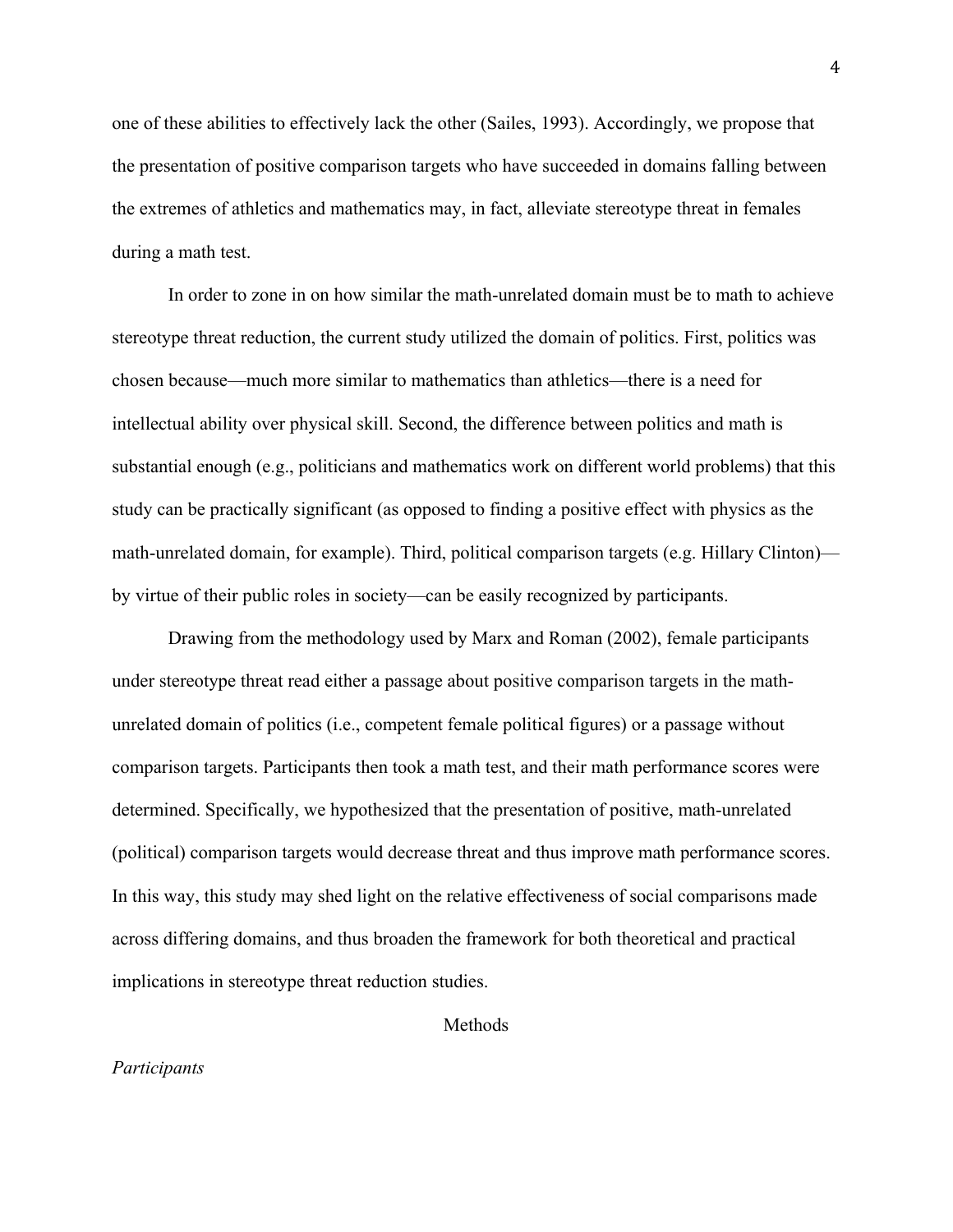Seventeen female undergraduate psychology majors at Yale College, aged 19-21 years old, participated for credit toward a course on methods in psychology. Participants were assigned to a *no comparison target* condition (*N* = 10) or a *positive, math-unrelated comparison target* condition  $(N = 7)$  in a between-subjects design.

# *Procedure*

Participants were asked to complete a 15-minute diagnostic assessment—administered in paper form—of both their critical reading and mathematical abilities. Participants were instructed that no points would be deducted for incorrect or omitted answers, consistent with the grading criteria of the American Colleges Test (ACT), a widely employed, standardized college placement test. Prior to the assessment, participants were asked to specify their genders (to induce stereotype threat; Jordan & Lovett, 2007) along with their ages, class years, majors, and dorm residences (to mask the importance of specifying one's gender). The critical reading section contained three paragraphs, each describing a popular college major, with two openended comprehension questions. The questions served to ensure that the participants read all of the paragraphs. (Of note is that the content of these paragraphs was chosen so as to be broad in scope.) The mathematics section contained 10 questions adapted from a sample standardized college aptitude test. Questions were multiple-choice and of varying topics and difficulty. Participants were asked to finish the critical reading section before beginning the mathematics section.

#### *Design*

In the *no comparison targets* condition, the three critical reading paragraphs discussed the popularization of the health studies, international relations, and communications majors, respectively, in American colleges. No comparison targets were introduced. In the *positive,*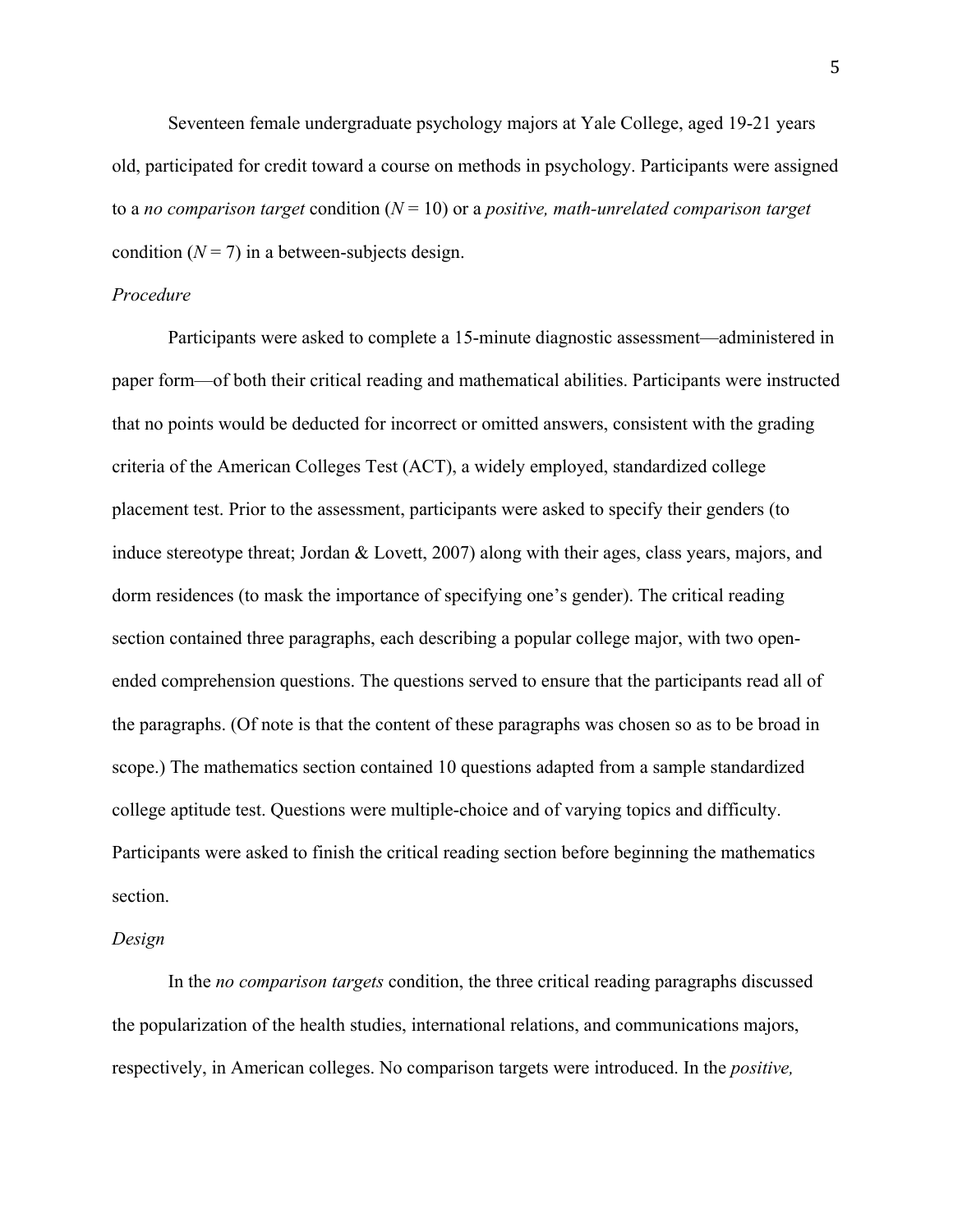*math-unrelated comparison targets* condition, the third critical reading paragraph (see appendix) was changed so as to discuss the major of women's and gender studies, rather than communications. In this way, the increasing success of female politicians such as Hillary Clinton and Nancy Pelosi could be emphasized. The field of politics thus served as the math-unrelated domain in this study.

The dependent measure of interest was the participant's math performance score—the number of questions answered correctly out of 10—on the mathematics section.

## Results

In order to test the hypothesis that stereotype-threatened female undergraduates would perform better on math tests with a positive, math-unrelated comparison target than without a comparison target, an independent samples *t*-test was conducted. This hypothesis was not supported given that the math performance scores for female undergraduates presented with the positive, math-unrelated comparison targets  $(M = 6.14, SD = 1.68)$  in comparison to those not presented with a comparison target ( $M = 6.10$ ,  $SD = 2.02$ ) were not significantly different,  $t(15)$  $= -0.05, p = .48$  (one-tailed; see Fig. 1).

### Discussion

Our results suggested that providing females with the positive, domain-unrelated comparison targets of female politicians (as compared to no comparison target) did not decrease stereotype threat during a subsequent math test. We thus reject our hypothesis that positive comparison targets in the domain of politics can aid in threat reduction. More broadly, the results may suggest that positive comparison targets in any math-unrelated domain will not facilitate a decrease in stereotype threat.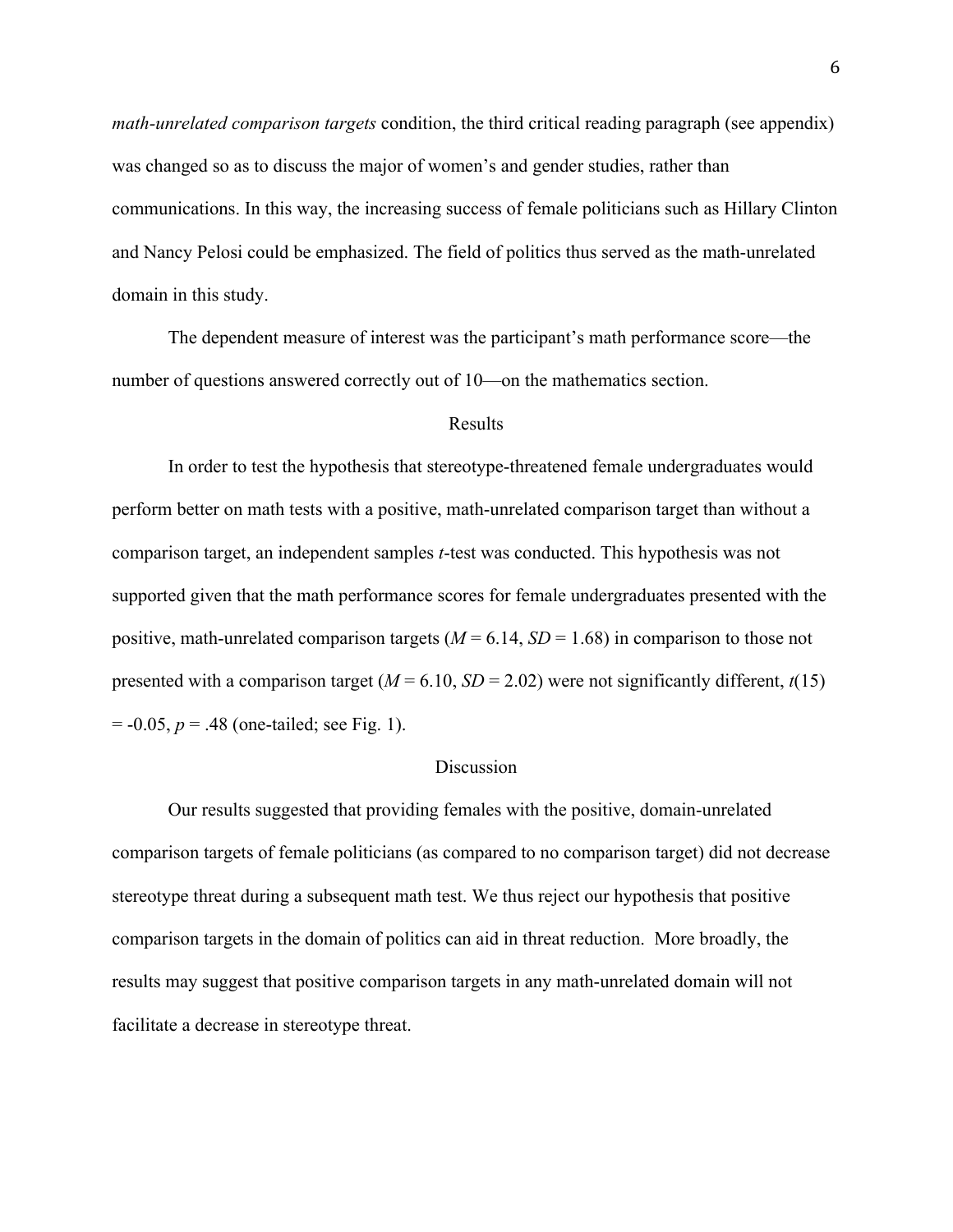Marx *et al*. (2005) had shown that a positive comparison target in the athletic domain did not aid in threat reduction in women performing a task in the mathematic domain. In particular, the present study looked at the domain of politics—one that falls much closer to that of mathematics, by virtue of these two domains being associated with high intelligence, than to that of athletics, a domain instead associated with high physical skill. The null finding of the present study, though not conclusively, suggests that the results of Marx *et al*. may be far-reaching, applying to domains that are not necessarily in such stark contrast (e.g., politics and mathematics). Future work should thus try to assess the domain-relatedness required for a favorable threat-reduction effect. It is possible that only targets in the domains of the natural sciences such as chemistry, biology, physics, geology, etc.—rather than all domains in the realm of academia, for example—could bring about desirable, gender-equalizing performance effects.

Of note is that Marx and Roman (2002) showed that being in the presence of or learning about a female experimenter who was competent in mathematics buffered female math-test takers from stereotype threat. In light of this study, the null findings hint at the possibility that only role models who are competent in the domain of (or a domain very close to) the task at hand can foster threat reduction. The implications of such a claim would be many and significant. In just one example, the expertise of the various female high-school teachers that proctor standardized college aptitude tests would differentially affect the math performance of female students.

The null finding also adds commentary to the study by Rydell and Boucher (2010), which found that female college students performed better and worse when their college (good-at-math) identities and female (bad-at-math) identities were primed, respectively. If positive, mathunrelated comparison targets do not aid in threat reduction, as the present study suggests, then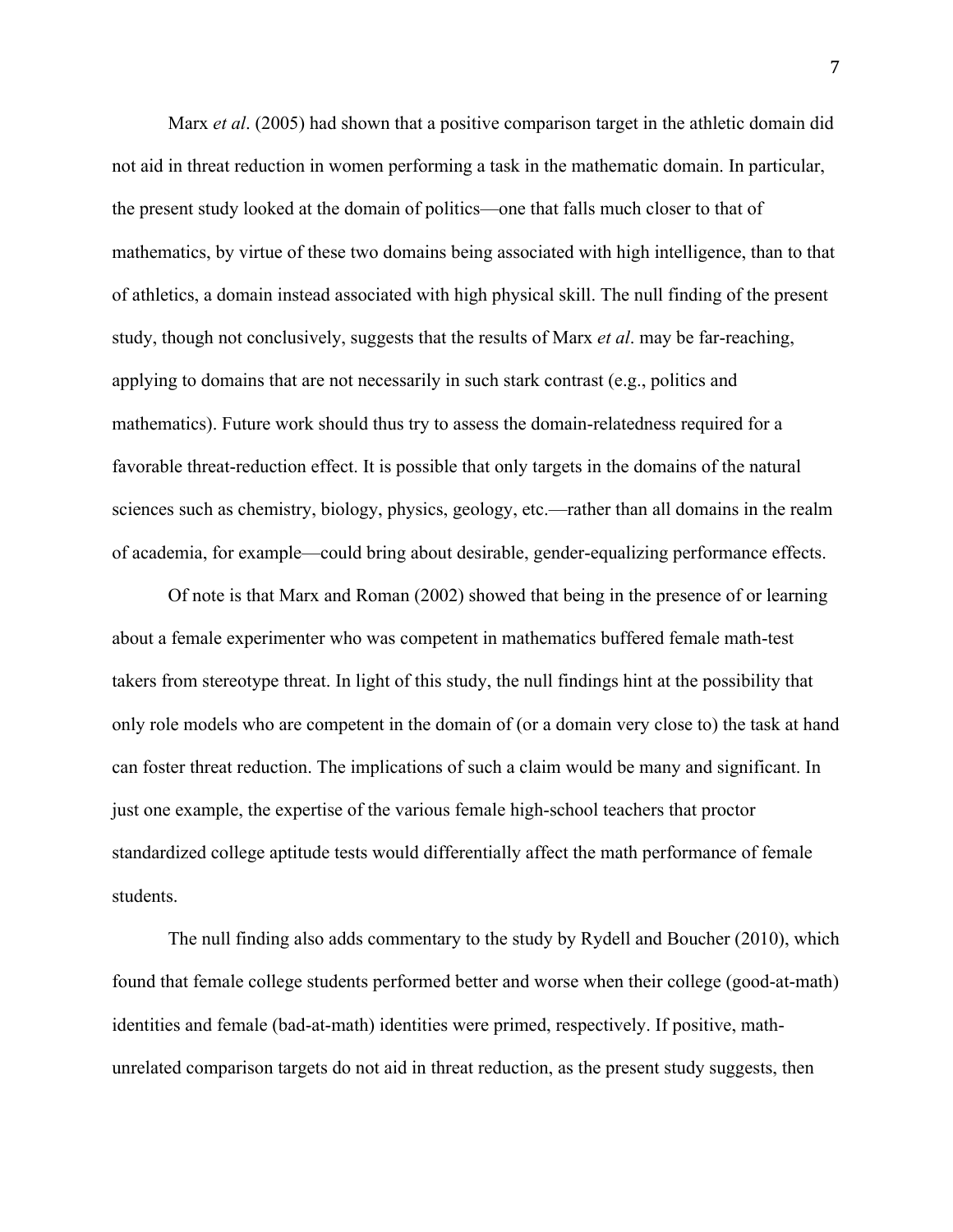priming one's own positive, math-unrelated identities may not either. Accordingly, it may be the case that no matter how successful women are in math-unrelated domains—or how much these women are made aware of their successes—they will still underperform on math tests in stereotype-threat inducing situations. The burden of a single negative stereotype may thus far outweigh the "benefit" of any number of positive stereotypes.

Notably, the dependent measures in this study were both reliable and valid. As mentioned, the utilized math questions were adapted from a widely used college-aptitude test, which is believed to be a reliable measure of one's mathematical reasoning ability. Similarly, the validity of using this test to measure one's mathematical ability has been generally accepted in society.

At the same time, a number of severe limitations in the present study must also be considered. For one, although the math performance scores of the participants who were presented with the positive, math-unrelated comparison targets could be compared to those of the participants who were not presented with these comparison targets, there was no third group to ensure that our experimental conditions actually induced stereotype threat. Accordingly, our null results could be due to either the poor induction of stereotype threat or the non-effect of our experimental manipulation. The latter possibility is discussed in detail above, but there are also reasons to entertain the former possibility. First, a number of studies have shown and thus used only particularly challenging tasks to induce stereotype threat (Spencer *et al*., 1999; Marx *et al*., 2005). The present study, however, tested college-level students with questions designed primarily for high school juniors. A second possible contributor to ineffective stereotype threat induction was that participants were told that incorrect and omitted answers would not incur a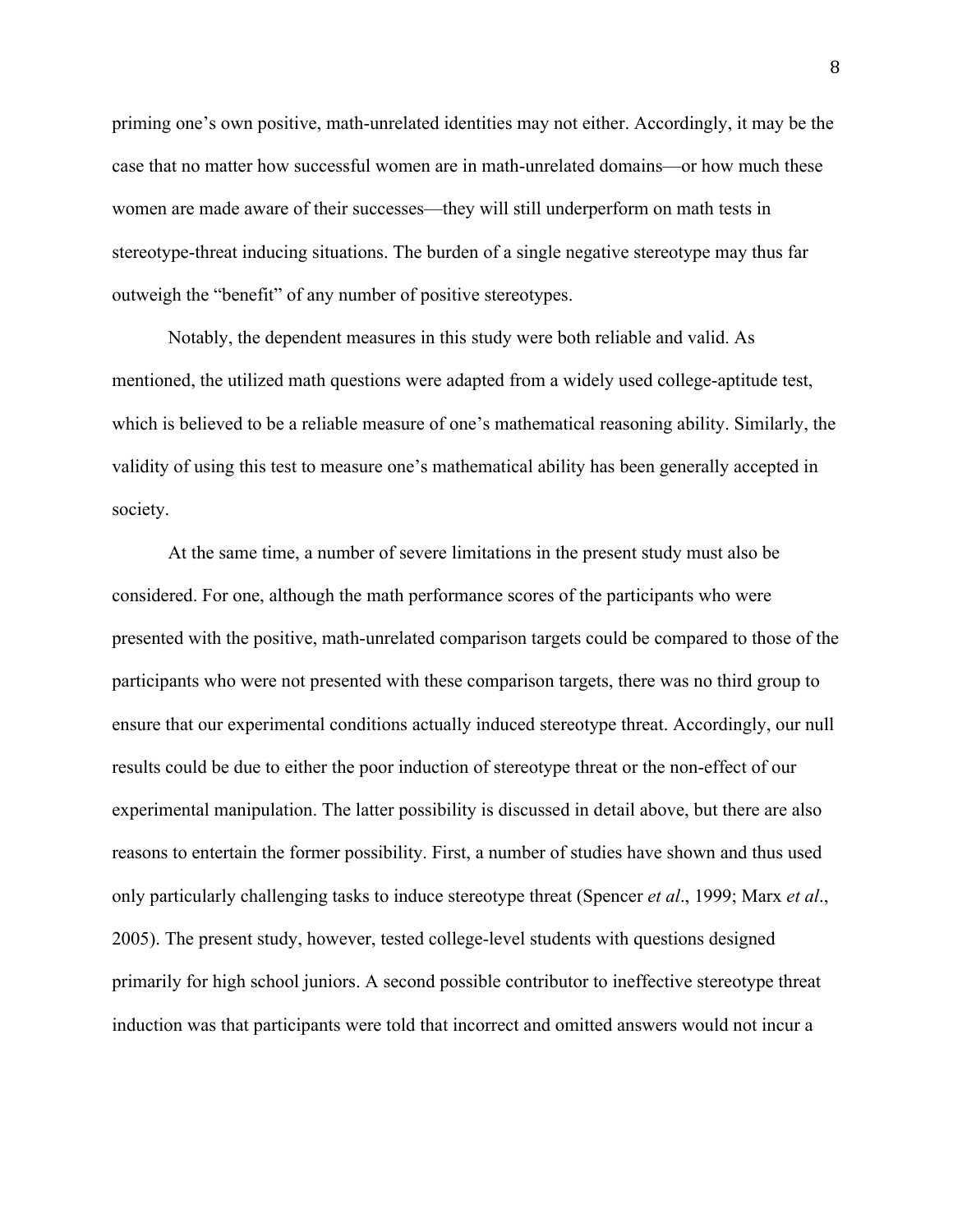penalty. This instruction might have eased participant anxiety and thus reduced stereotype threat (Spencer *et al*., 1999; Osborne, 2001).

The generalizability of the study results is also severely restricted by participant demographics. First, as psychology majors who completed this study in their psychology classes, participants might have been highly disinclined to identify with individuals (female politicians) in a domain irrelevant to both their interests (psychology) and the task at hand (mathematics). Perhaps presenting participants with a psychology-related comparison target or using participants of all majors would have yielded different results. Second, as psychology majors (in which high mathematical ability is not of day-to-day necessity), many participants might have been largely unconcerned with their performance and thus largely unaffected by stereotype threat (O'Brien  $\&$ Crandall, 2003). Third, the psychology classes in which this study was completed had more than twice the number of female students as male students. Given the work of Inzlicht and Ben-Zeev (2000), which demonstrated that women show no sign of threat when completing a math test among only other women, participants in this study might have been buffered from performance deficits. Future work should ensure that tests are completed individually, rather than in a group. Given these many limitations, developing more refined studies using domain-unrelated comparison targets will be of great importance in elucidating the specific ways in which stereotype threat can be alleviated. In addition, the psychological barriers that impede women's performance on math tests and entrance into scientific careers can be minimized.

#### **References**

Brown, R. P. & Josephs, R. A. (1999). A burden of proof: Stereotype relevance and gender differences in math performance. *Journal of Personality and Social Psychology*, *76*, 246– 257.

Huguet, P. & Regner, I. (2007). Stereotype threat among schoolgirls in quasi-ordinary classroom circumstances. *Journal of Educational Psychology, 3,* 545–560.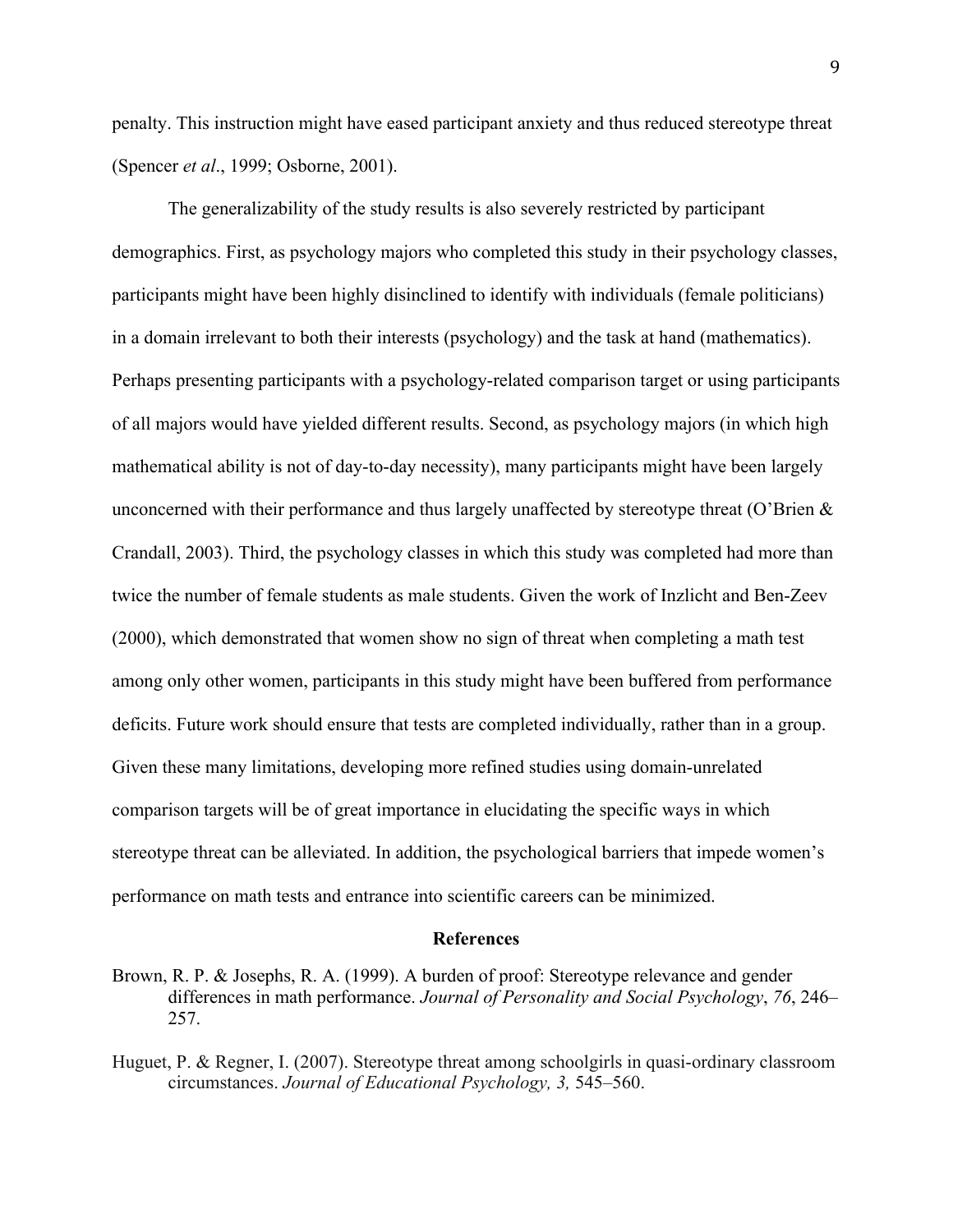- Inzlicht, M. & Ben-Zeev, T. (2000). A threatening intellectual environment: Why females are susceptible to experiencing problem-solving deficits in the presence of males. *Psychological Science, 11,* 365–371.
- Jordan, A.H. & Lovett, B.J. (2007). Stereotype threat and test performance: A primer for school psychologists. *Journal of School Psychology, 45,* 45–59.
- Marx, D. M. & Roman, J. S. (2002). Female role models: Protecting female students' math test performance. *Personality and Social Psychology Bulletin, 28,* 1185–1197.
- Marx, D. M., Stapel, D. A., & Muller, D. (2005). We can do it: The interplay of a collective selfconstrual orientation and social comparisons under threat*. Journal of Personality and Social Psychology, 88*, 432-446.
- O'Brien, L. T. & Crandall, C. S. (2003). Stereotype threat and arousal: Effects on women's math performance. *Personality and Social Psychology Bulletin, 29,* 782–789.
- Osborne, J. W. (2001). Testing stereotype threat: Does anxiety explain race and sex differences in achievement. *Contemporary Educational Psychology, 296,* 291–310.
- Rydell, R. J. & Boucher, K. L. (2010). Capitalizing on multiple social identities to prevent stereotype threat: The moderating role of self-esteem. *Personality and Social Psychology Bulletin*, *36*, 239-250.
- Sailes, G. A. (1993). An investigation of campus stereotypes: The myth of black athletic superiority and the dumb jock stereotype. *Sociology of Sport Journal, 10,* 88–97.
- Spencer, S. J., Steele, C. M., & Quinn, D. (1999). Stereotype threat and women's math performance. *Journal of Experimental Social Psychology, 35,* 4–28.
- Steele, C. M. & Aronson, J. (1995). Stereotype threat and the intellectual test performance of African Americans. *Journal of Personality and Social Psychology, 69, 797–811*.